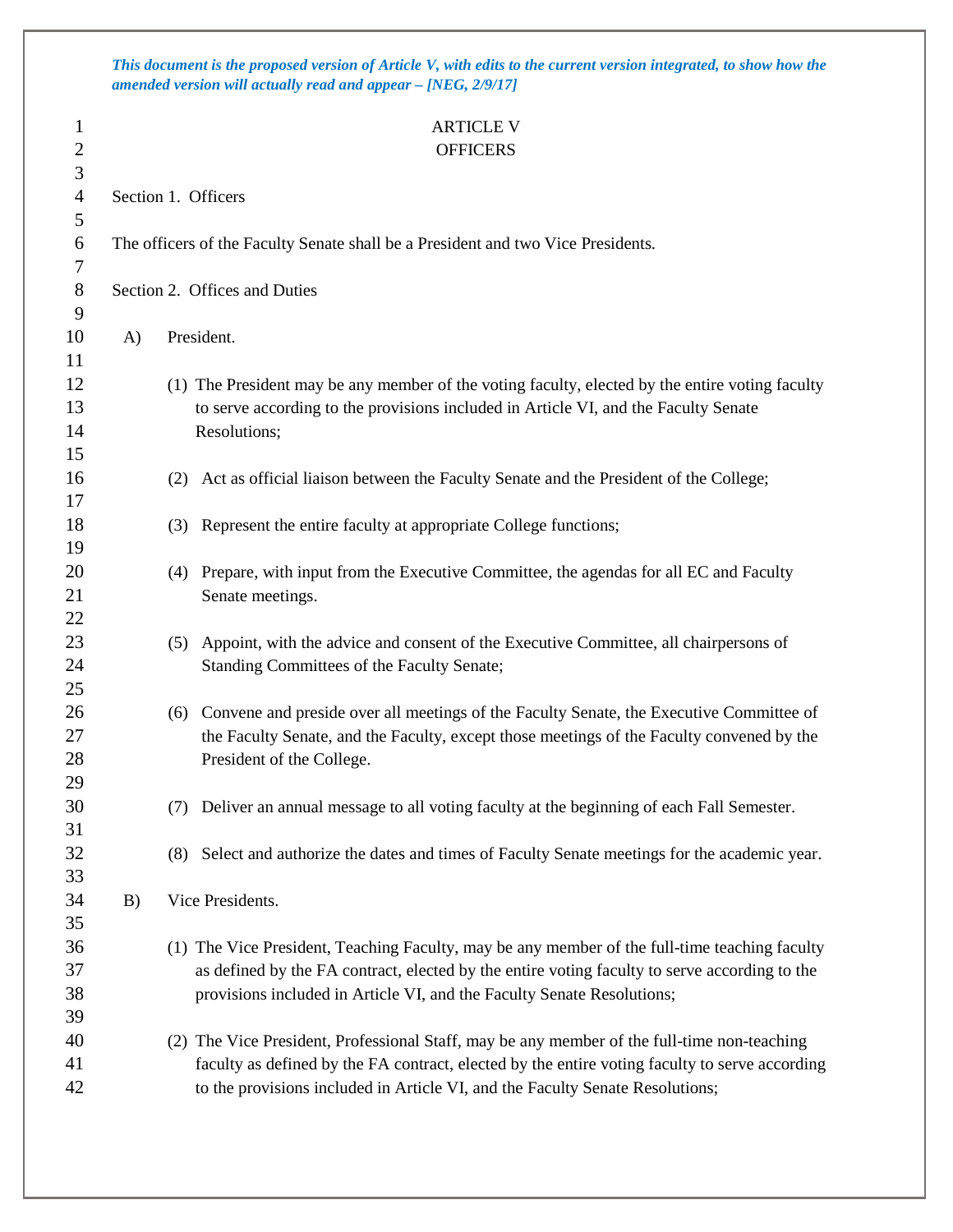*This document is the proposed version of Article V, with edits to the current version integrated, to show how the amended version will actually read and appear – [NEG, 2/9/17]*

| 43       |                                                                                                        |                                                                                                                                                       |  |
|----------|--------------------------------------------------------------------------------------------------------|-------------------------------------------------------------------------------------------------------------------------------------------------------|--|
| 44       |                                                                                                        | (3) Duties assigned specifically to the Vice President, Teaching Faculty include:                                                                     |  |
| 45       |                                                                                                        |                                                                                                                                                       |  |
| 46       |                                                                                                        | In the absence of the President, he/she assumes the President's responsibilities;<br>a.                                                               |  |
| 47<br>48 |                                                                                                        | Shall represent, inasmuch as is possible, the aggregate concerns and perspectives of<br>b.                                                            |  |
| 49       |                                                                                                        | the teaching faculty in Executive Committee meetings;                                                                                                 |  |
| 50       |                                                                                                        | Shall convene at least once per academic year a meeting of the senators representing<br>c.                                                            |  |
| 51       |                                                                                                        | the academic departments ("Teaching Faculty Caucus") to address any specialized<br>concerns of those constituencies;                                  |  |
| 52       |                                                                                                        |                                                                                                                                                       |  |
| 53       |                                                                                                        |                                                                                                                                                       |  |
| 54       |                                                                                                        | (4) Duties assigned specifically to the Vice President, Professional Staff include:                                                                   |  |
| 55       |                                                                                                        |                                                                                                                                                       |  |
| 56       |                                                                                                        | In the absence of the President and the Vice President, Teaching Faculty, he/she<br>a.<br>assumes the President's responsibilities;                   |  |
| 57       |                                                                                                        |                                                                                                                                                       |  |
| 58       |                                                                                                        | Shall represent, inasmuch as is possible, the aggregate concerns and perspectives of<br>b.<br>the professional staff in Executive Committee meetings; |  |
| 59       |                                                                                                        | Shall convene at least once per academic year a meeting of the senators representing                                                                  |  |
| 60       |                                                                                                        | $\mathbf{c}$ .<br>the professional staff offices, departments, and divisional areas ("Professional Staff                                              |  |
| 61       |                                                                                                        | Caucus") to address any specialized concerns of those constituencies;                                                                                 |  |
| 62       |                                                                                                        |                                                                                                                                                       |  |
| 63       |                                                                                                        | (5) Duties that shall be assigned to a single Vice President, or may be shared, include:                                                              |  |
| 64       |                                                                                                        | Maintain the records of the Senate, as historian and archivist, to ensure competency,<br>a.                                                           |  |
| 65       |                                                                                                        | accuracy, and continuity of the Senate's business;                                                                                                    |  |
| 66       |                                                                                                        | b. Lead and maintain the Faculty Senate's online community presence by coordinating                                                                   |  |
| 67       |                                                                                                        | with the EC Secretary and the Executive Committee the content and messaging of the                                                                    |  |
| 68       |                                                                                                        | site;                                                                                                                                                 |  |
| 69       |                                                                                                        | c. Advise and assist the President and the EC on follow-up governance processes, to                                                                   |  |
| 70       |                                                                                                        | ensure constant and accurate communication with faculty and administration on                                                                         |  |
| 71       |                                                                                                        | approved Senate actions;                                                                                                                              |  |
| 72       |                                                                                                        | d. Act as parliamentarian, for Faculty Senate and/or EC meetings;                                                                                     |  |
| 73       |                                                                                                        | Assist the EC Secretary on an as-needed basis in the fulfillment of duties;<br>e.                                                                     |  |
| 74       |                                                                                                        | Other duties, as assigned by the Faculty Senate President.<br>f.                                                                                      |  |
| 75       |                                                                                                        |                                                                                                                                                       |  |
| 76       | $\mathcal{C}$                                                                                          | Rules of service. Officers shall perform other duties described by these bylaws and by                                                                |  |
| 77       |                                                                                                        | parliamentary authority contained in the current edition                                                                                              |  |
| 78       |                                                                                                        | of Robert's Rules of Order, Newly Revised.                                                                                                            |  |
| 79       |                                                                                                        |                                                                                                                                                       |  |
| 80       |                                                                                                        |                                                                                                                                                       |  |
| 81       |                                                                                                        |                                                                                                                                                       |  |
| 82       |                                                                                                        | Section 3. The Secretary to the Executive Committee                                                                                                   |  |
| 83       |                                                                                                        |                                                                                                                                                       |  |
| 84       | The Executive Committee shall hire a Secretary who shall support the ongoing function and operation of |                                                                                                                                                       |  |
| 85       |                                                                                                        | the EC and of the Faculty Senate.                                                                                                                     |  |
|          |                                                                                                        |                                                                                                                                                       |  |